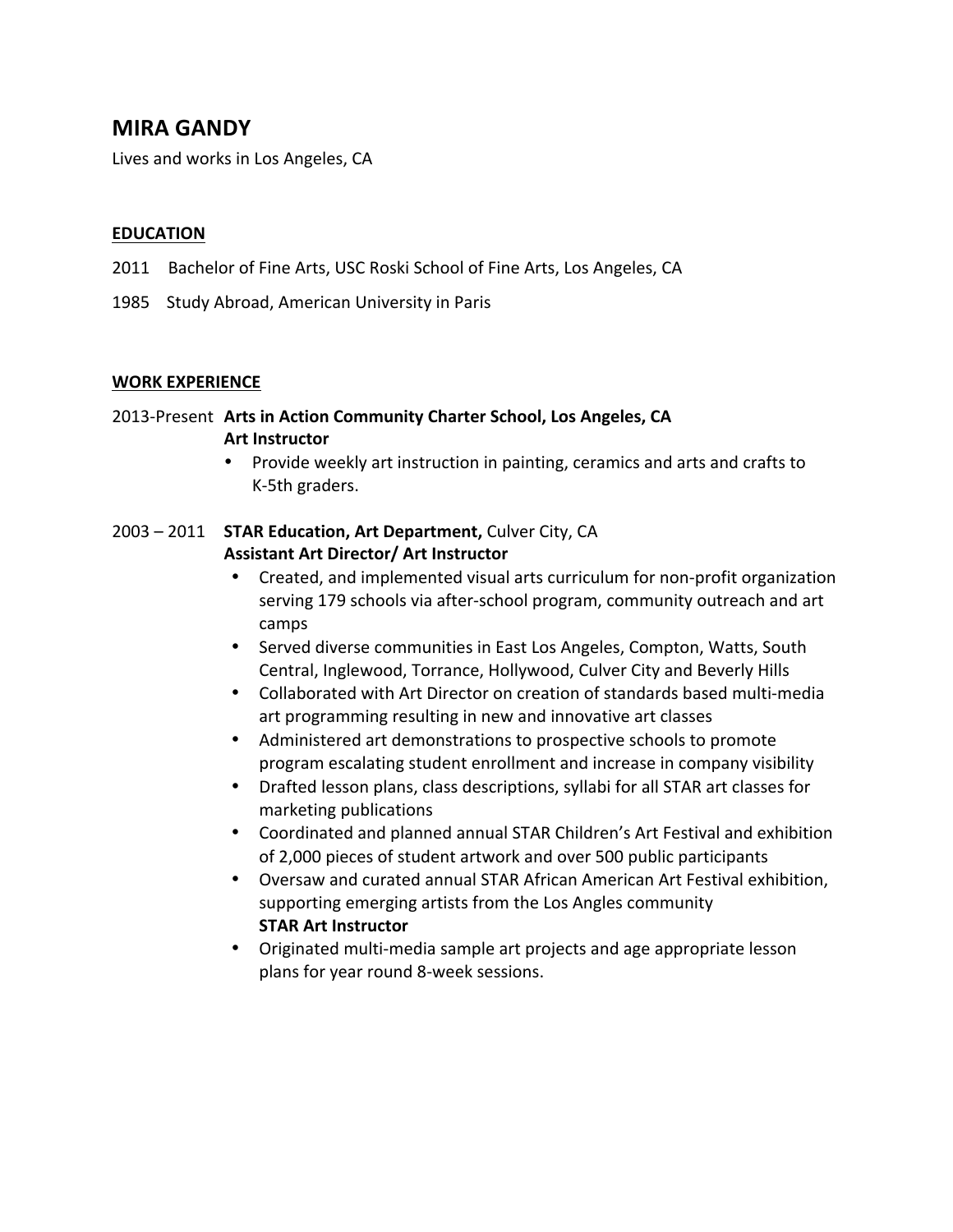- Taught lessons in acrylic, watercolor, pastel, pen and ink, pencil, collage, and clay to children ages 5-12
- Managed 12 to 25 students per class in 45 minute rotations
- Used a "step by step' teaching method ensuring completion of project for all skill levels

**2010 <b>Optimist Youth Services Group Home,** Los Angeles, CA, **Teaching Assistant** 

- Assisted Optimist High School art teacher with preparation for art classes in the East Los Angeles
- Individually instructed and mentored high school students during weekly open art workshops
- Taught painting, drawing and clay to 14 students per class **OYS Art Therapy Assistant**
- Helped facilitate art therapy sessions for at-risk males ages 15-17
- Participated in weekly anger management sessions and supported individual clients personal growth

# 2005-2006 **Jeff Griffith Youth Center**, Los Angeles, CA

## **Art Instructor**

• Provided weekly art instruction in painting and drawing to LGBT homeless youth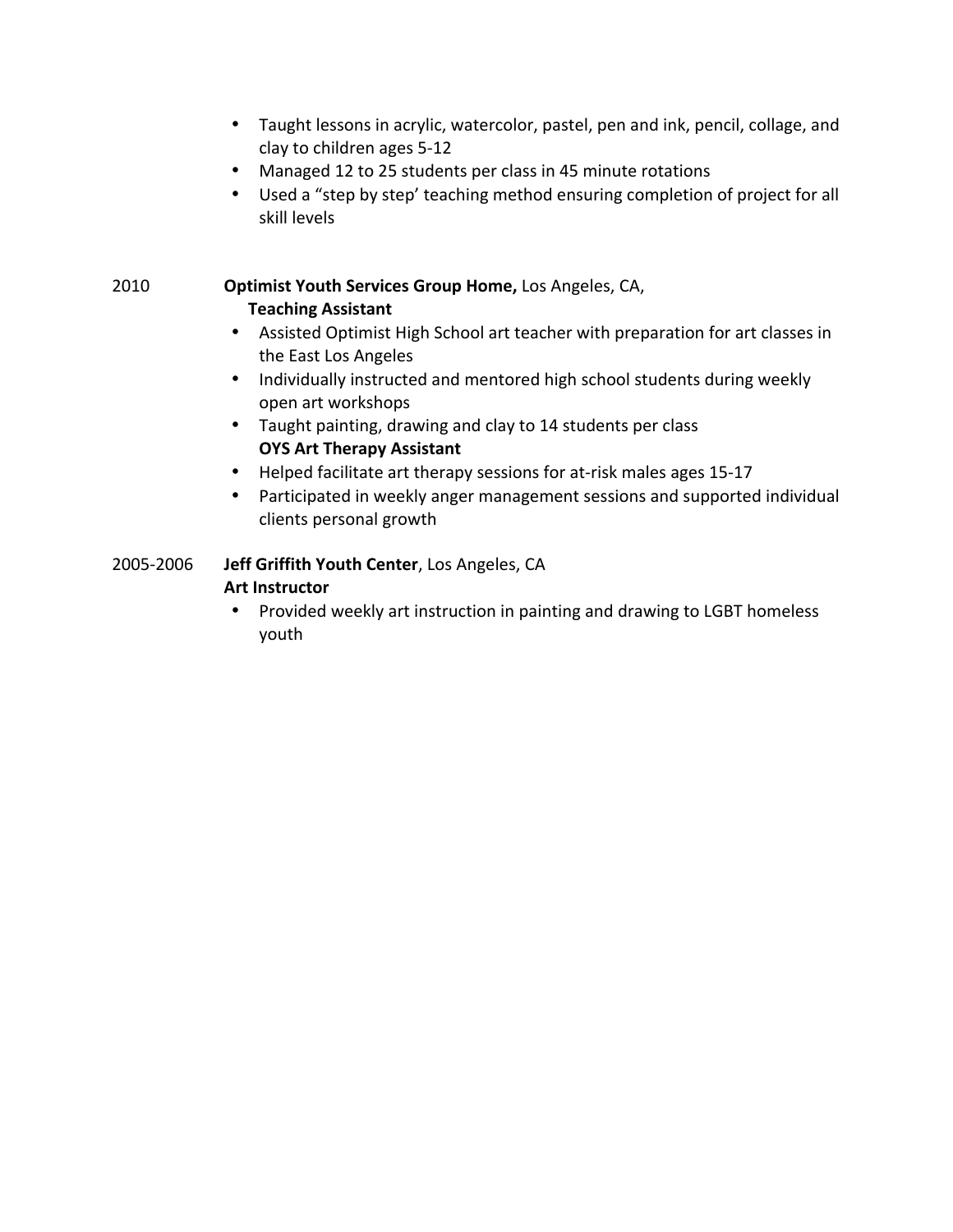## **EXHIBITIONS**

| 2013 | "Appeal: Beauty, Race, Intimacy", Advocate & Gochis Galleries, Los Angeles, CA                                                                                                                                                                                                                                                                                                                                                |
|------|-------------------------------------------------------------------------------------------------------------------------------------------------------------------------------------------------------------------------------------------------------------------------------------------------------------------------------------------------------------------------------------------------------------------------------|
| 2012 | "Art Takes Seoul", Knox Gallery, New York, NY                                                                                                                                                                                                                                                                                                                                                                                 |
|      | "Onirism", La Maison d'Art, New York, NY<br>"Women of Colours", Knox Gallery, New York, NY                                                                                                                                                                                                                                                                                                                                    |
| 2011 | "Spirit of Community II", Dwyer Culture Center, New York, NY<br>"Images, Iconic, Insurgent, Divine and Decadent Glimpses into the Lives of Black LGBT"<br>William Grant Still Arts Center, Los Angeles, CA<br>"The 45Art Show", Twenty Miles East Gallery, Pomona City, CA<br>"Arkhe, Domus, (Re)collect", Helen Lindhurst Fine Arts Gallery, USC,<br>Los Angeles, CA<br>"Here and Now", Fisher Gallery, USC, Los Angeles, CA |
| 2010 | "Twelfth Week", Helen Lindhurst Fine Arts Gallery, USC, Los Angeles, CA                                                                                                                                                                                                                                                                                                                                                       |
| 2009 | "205b/305 Painting", Helen Lindhurst Fine Arts Gallery, USC, Los Angeles, CA                                                                                                                                                                                                                                                                                                                                                  |
| 2005 | "Full Tilt Vigilantes", BLK/MRKT Gallery, Culver City, CA<br>"Virtual Genius Odyssey", Gallery 1988, Los Angeles, CA                                                                                                                                                                                                                                                                                                          |
| 2004 | "Los Angeles Juried Exhibition", Los Angeles Municipal Art Gallery, Los Angeles, CA                                                                                                                                                                                                                                                                                                                                           |
| 2003 | "Random Thoughts", Lankershim Gallery, North Hollywood, CA<br>"The Essential Woman", Le Florence Gallery, Los Angeles, CA                                                                                                                                                                                                                                                                                                     |
| 2002 | "Our Diversity, Our City, Our People, Our Art!" El Pueblo Gallery, Los Angeles, CA                                                                                                                                                                                                                                                                                                                                            |
| 2001 | "Feminist Edge: Social and Political", Backstreet Gallery, Santa Monica, CA                                                                                                                                                                                                                                                                                                                                                   |
| 1995 | "Sankofa II, Go Back and Fetch It Again", Jupiter Interactive, Federal Plaza,<br>New York, NY<br>"With A Child's Heart, Duo show with Synthia Saint-James", Third World Art Exchange,<br>Los Angeles, CA                                                                                                                                                                                                                      |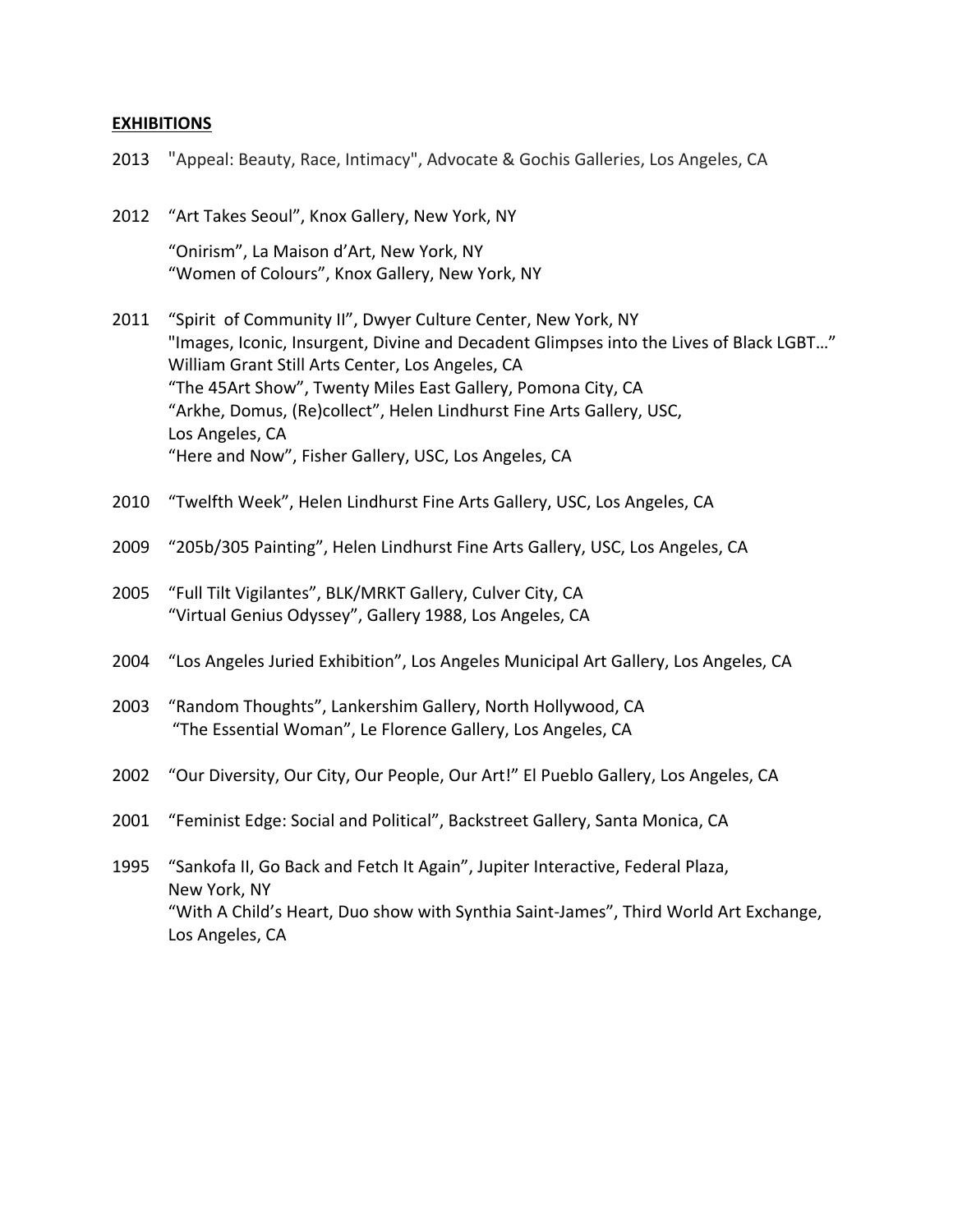#### **LECTURES / SYMPOSIA**

- 2013 Artist's Lecture, USC Roski School of Fine Arts, Los Angeles, CA
- 2012 Artist 's Talk, "Onirism", La Maison d'Art Gallery, New York, NY Artist's Talk, "Art Takes Seoul", Knox Gallery, New York, NY Artist's Talk, "Women of Colours", Knox Gallery, New York, NY
- 2011 Artist's Talk, "Perspectives on Harlem", Dwyer Culture Center, New York, NY

#### **SELECTED BIBLIOGRAPHY**

- 2013 Dawson, Jeseca. "Mira Gandy-"The Dons" of Baldwin Hills- 11/15/13." Otis College of Art and Design Freeway Studies: Studio Visits with LA Artists, December 4: online.
- 2012 Brillantes, Mariam. "Art Takes Seoul Bridges Cultural Divide." The Wall Street Journal. December 10: online. Kyles, Yohance. "Baring her Soul." DZI: The Voice. December 10: online.

#### **AWARDS**

2012 Woman of Excellence Award, National Action Network